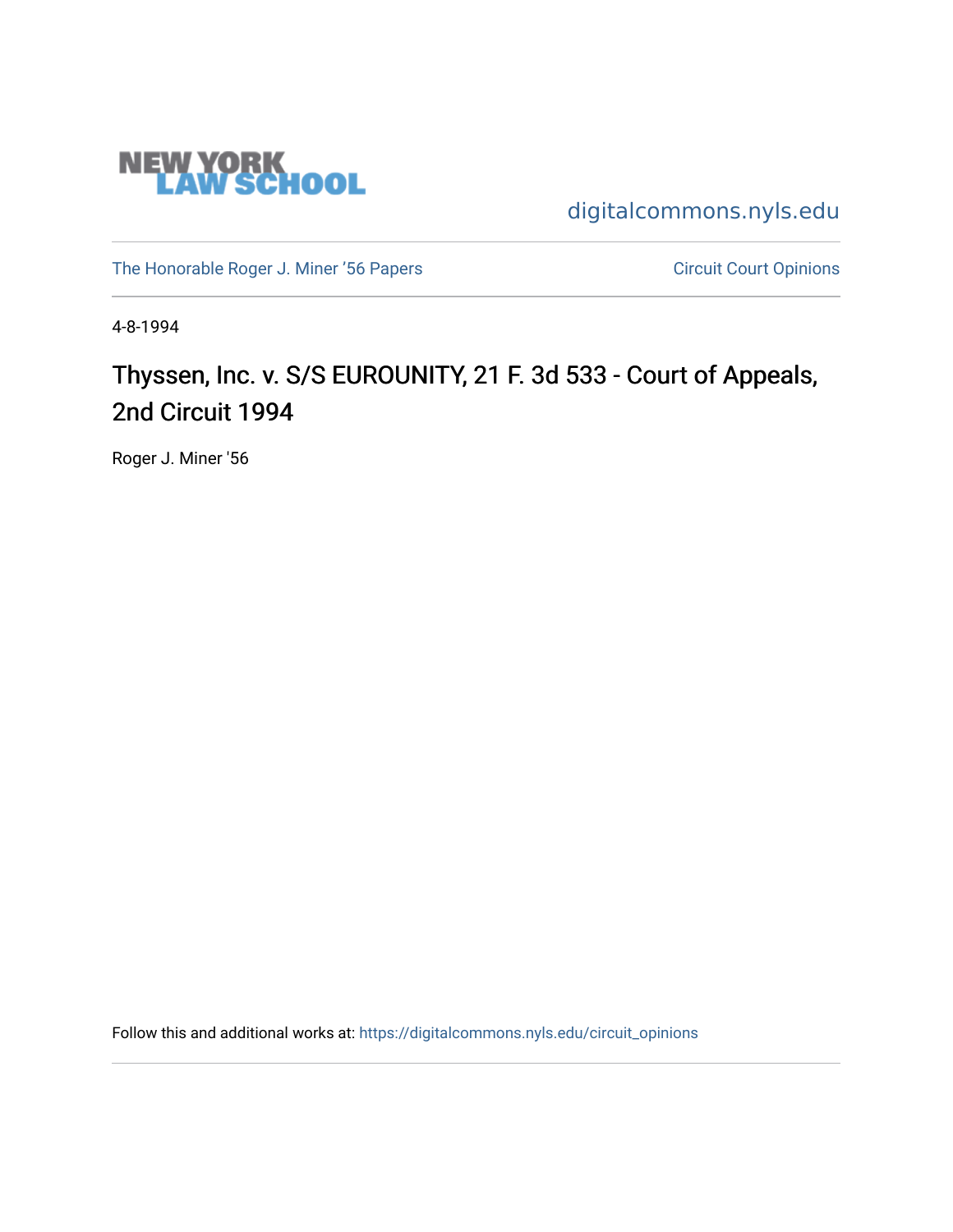#### **21 F.3d 533 (1994)**

#### **THYSSEN, INC., and its Subrogated Underwriter La Fondiaria Assicurazioni S.p.A. (Successor to Italia Assicurazioni S.p.A.), Plaintiff-Appellee, Cross-Appellant,**

**Associated Metals & Minerals Corp., and its Subrogated Underwriter Naviga S.A. and Thyssen Stahlunion Gmbh, Plaintiff-Appellee,**

**v.**

#### **S/S EUROUNITY, now Seamusic II, her engines, boilers, tackle, etc.; Licetus Shipping, Inc., Defendants-Appellants, Cross-Appellees, Atlantic Lines S.A., Defendant-Appellant, Cross-Appellee.**

Nos. 828, 978, 979, Dockets 93-7682, 93-7708 and 93-7718.

#### **United States Court of Appeals, Second Circuit.**

<span id="page-1-3"></span><span id="page-1-2"></span>Argued December 13, 1993. Decided April 8, 1994.

<span id="page-1-0"></span>[\\*534](#page-1-0) [\\*535](#page-1-1) Edward M. Cuddy, III (Michael O. Hardison, Poles, Tublin, Patestides & Stratakis, New York City, of counsel), for defendants-appellants-cross-appellees, S/S Eurounity and Licetus Shipping, Inc. 535

<span id="page-1-1"></span>Alan Van Praag (Snow Becker Krauss P.C., New York City, of counsel), for defendant-appellant-cross-appellee, Atlantic Lines S.A.

Harold M. Kingsley (Kingsley & Kingsley, Hicksville, NY, of counsel), for plaintiff-appellee-cross-appellant.

Before: MINER and WALKER, Circuit Judges, and MUNSON, District Judge.<sup>[\[\\*\]](#page-6-0)</sup>

MINER, Circuit Judge:

[536](#page-1-2)

Defendants-appellants-cross-appellees S/S Eurounity ("Vessel"), Licetus Shipping, Inc. and Atlantic Lines S.A. appeal from a judgment entered on June 10, 1993 in the United States District Court for the Southern District of New York (Sand, *J.*) awarding damages in the amounts of \$336,580.89 to plaintiff-appellee-cross-appellant Thyssen, Inc. and \$19,447.55 to plaintiff-appellee Associated Metals & Minerals Corp. ("Associated") in an action brought pursuant to the Carriage of Goods by Sea Act, 46 U.S.C.App. §§ 1300-1315 ("COGSA"), for seawater damage to steel cargo. The district court found that (1) plaintiffs had stated a valid claim and had established that they were proper parties to [\\*536](#page-1-2) bring suit; (2) plaintiffs had established a *prima facie* case for cargo damage under COGSA by presenting evidence that the cargo was in good order at loading and damaged at outturn; (3) defendants had failed to prove that the seawater damage to the steel cargo was due to a "peril of the sea"; (4) seawater had entered the vessel through unseaworthy hatchcovers; (5) the "market discount" theory was the proper measure of damages; and (6) 46 U.S.C.App. § 1304(5) limited plaintiffs' damages to a maximum of \$500 per package.

On this appeal, the Vessel and Licetus contend that plaintiffs failed to state a claim upon which relief can be granted and that the district court erred by finding that the plaintiffs had established a *prima facie* case for cargo damage under the provisions of COGSA. The Vessel and Licetus also contend that the district court erred in determining: that they failed to prove the defense of "peril of the sea"; that the hatchcovers were unseaworthy; and that the "market discount" theory applied to the calculation of damages in this case. Atlantic Lines cross-appeals from the judgment of the district court to the extent that the judge failed to resolve Atlantic Lines' indemnity claim for costs and attorneys' fees against the Vessel and Licetus. Thyssen cross-appeals, seeking modification of the judgment to allow it to collect its actual damages up to the COGSA package limitation from each defendant.

For the reasons that follow, the judgment of the district court is affirmed.

### **BACKGROUND**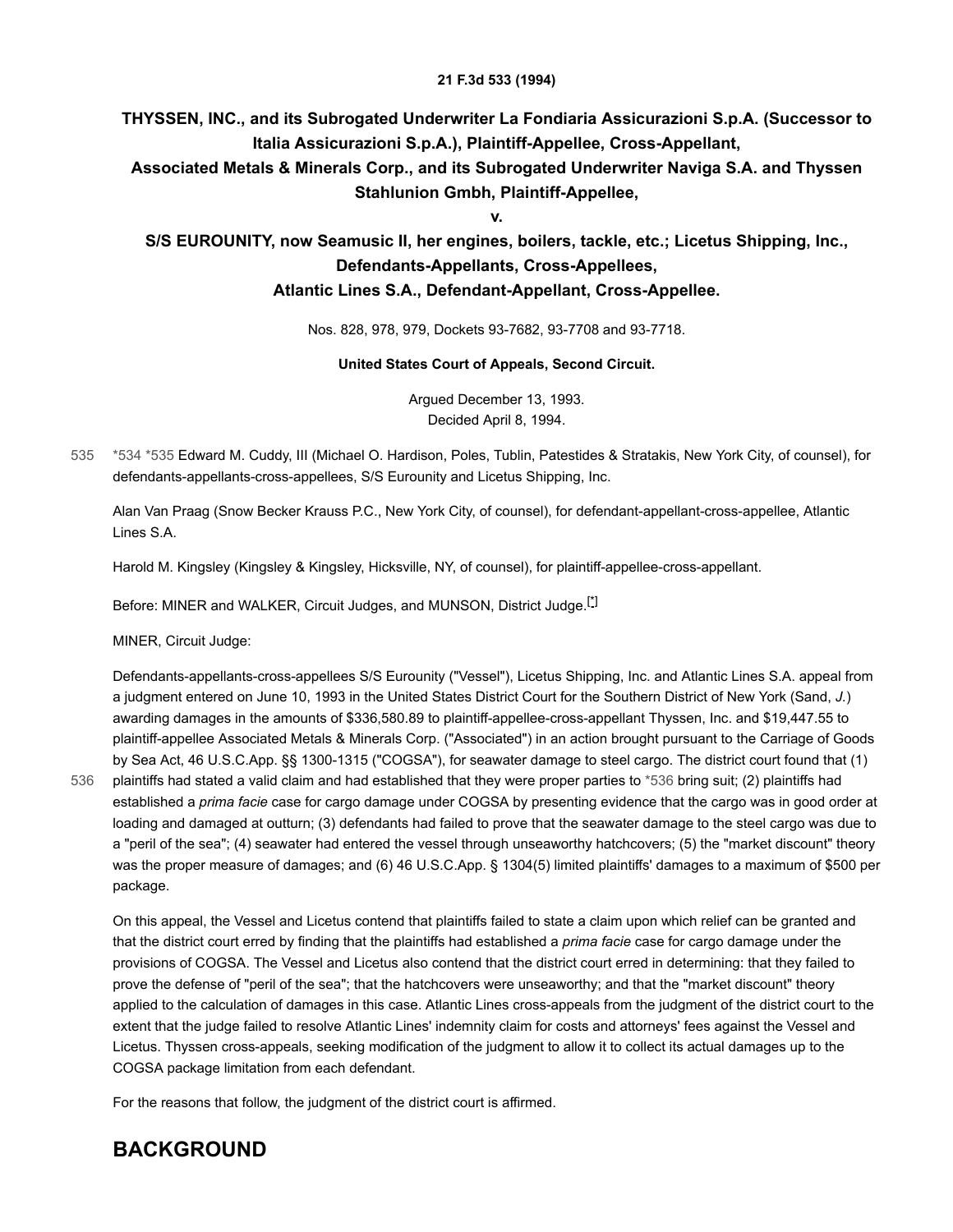Thyssen and Associated are importers of steel products. They purchased a quantity of hot rolled steel in Europe for the purpose of resale and made arrangements to ship the steel from Antwerp, Belgium to Charleston, Jacksonville, Savannah and Houston aboard the Vessel. Atlantic Lines, the charterer of the Vessel, issued negotiable bills of lading for the cargo. The bills of lading included notations indicating that the steel was "RUST STAINED," "PARTLY RUST STAINED" and "WET BEFORE SHIPMENT."

On or about December 6, 1988, prior to the loading of the cargo, Atlantic Lines had entered into a charter party with Licetus, the owner of the Vessel. Licetus warranted that the hull, machinery and equipment were in a "thoroughly efficient state" and that, on her delivery, the Vessel was "ready to receive ... cargo with clean-swept holds and [was] tight, staunch, strong and in every way fitted for ... service." Licetus additionally "guaranteed" the Vessel's hatch covers to be "completely watertight." The charter party also included the "Inter-Club Agreement," which provided that claims for cargo damage were to be settled as follows:

Claims for Loss of or damage to cargo due to unseaworthiness: 100% Owners

<span id="page-2-1"></span>Claims for damage (including slackage/ullage) due to bad stowage or handling: 100% Charterers

During the transportation of the cargo, the Vessel encountered a severe storm on January 4, 1989. This storm was classified as an "ultra bomb" (extra-tropical cyclone) because its central pressure plummeted sixty millibars in twenty-four hours. The storm resulted in Beaufort Scale winds between Force 10 and 11,<sup>[\[1\]](#page-6-1)</sup> waves between 10 and 11.5 meters in height and chaotic cross-seas. During the storm, the Vessel was hove to (ship's bow pointed into wind without forward motion) and its weatherdeck was awash. There is no dispute that seawater entered the cargo holds through the Vessel's cargo hatches during the storm. The Vessel's owner, Licetus, presented evidence and expert testimony to support its claim that the severe weather placed such torsional stress on the hull and hatches that seawater entry was inevitable. Thyssen, on the other hand, offered evidence and expert testimony that was intended to prove that the weather conditions did not cause the entry of the seawater. According to Thyssen, the cargo hatches and seals were not maintained properly and, as a result, were worn and unseaworthy, thereby allowing seawater to enter the cargo holds. Upon the Vessel's arrival at the designated ports, the cargo was sold to various purchasers. These purchasers demanded a discount in price due to the [537](#page-2-0) damaged condition of the [\\*537](#page-2-0) steel caused by the seawater contamination that occurred during the voyage.

<span id="page-2-0"></span>Plaintiffs' claims at trial, pursuant to COGSA, "relate[d] to salt water damage to 104 coils of hot rolled steel." During the fiveday bench trial, the following issues were raised: (1) whether the plaintiffs had standing to sue; (2) whether the plaintiffs had established a *prima facie* case for cargo damage by introducing clean bills of lading and proving the damaged condition of the cargo upon discharge; (3) whether the defendants were entitled to rely upon the statutory provision for exoneration because (a) the damage to the cargo was due to a "peril of the sea," (b) the Vessel was seaworthy, and (c) due diligence was exercised; and (4) whether the plaintiffs had shown an entitlement to damages and, if so, whether the proper method of computing damages was used.

At the conclusion of trial, the district court held that the plaintiffs had established that they were the proper parties to bring the suit and that they had proved a *prima facie* case by evidence that the cargo was in good order at loading but damaged at outturn. The district court further held that defendants had failed to prove that the damage to the cargo was due to a "peril of the sea"; that seawater had entered the Vessel through unseaworthy hatch covers; and that the "market discount" theory was the proper measure of damages. With regard to responsibility under the Inter-Club Agreement, the district court stated that "it seems clear that the vessel owner, who has warranted to the charterer the seaworthiness of the vessel, is the ultimately responsible party." The district court made no finding as to whether Atlantic Lines, the charterer, was entitled to indemnification for costs and attorneys' fees. The district court held that the defendants were jointly and severally liable to Thyssen and reduced Thyssen's damages from \$329,330.65, to \$500 per package, pursuant to 46 U.S.C.App. § 1304(5), and computed the damages as follows: Thyssen recovered \$500 per package for 420 packages, equalling \$210,000; \$30,845 for 240 steel plates not shipped in packages; plus \$95,735.89 in interest, for a total of \$336,580.89. Associated recovered \$13,915.94 for 94 steel plates not in packages, plus \$5531.61 in interest, for a total of \$19,447.55. The total judgment of \$356,028.44 was taxed against the Vessel *in rem* and Licetus and Atlantic Lines *in personam.*

### **DISCUSSION**

### *1. Proper Claim for Relief*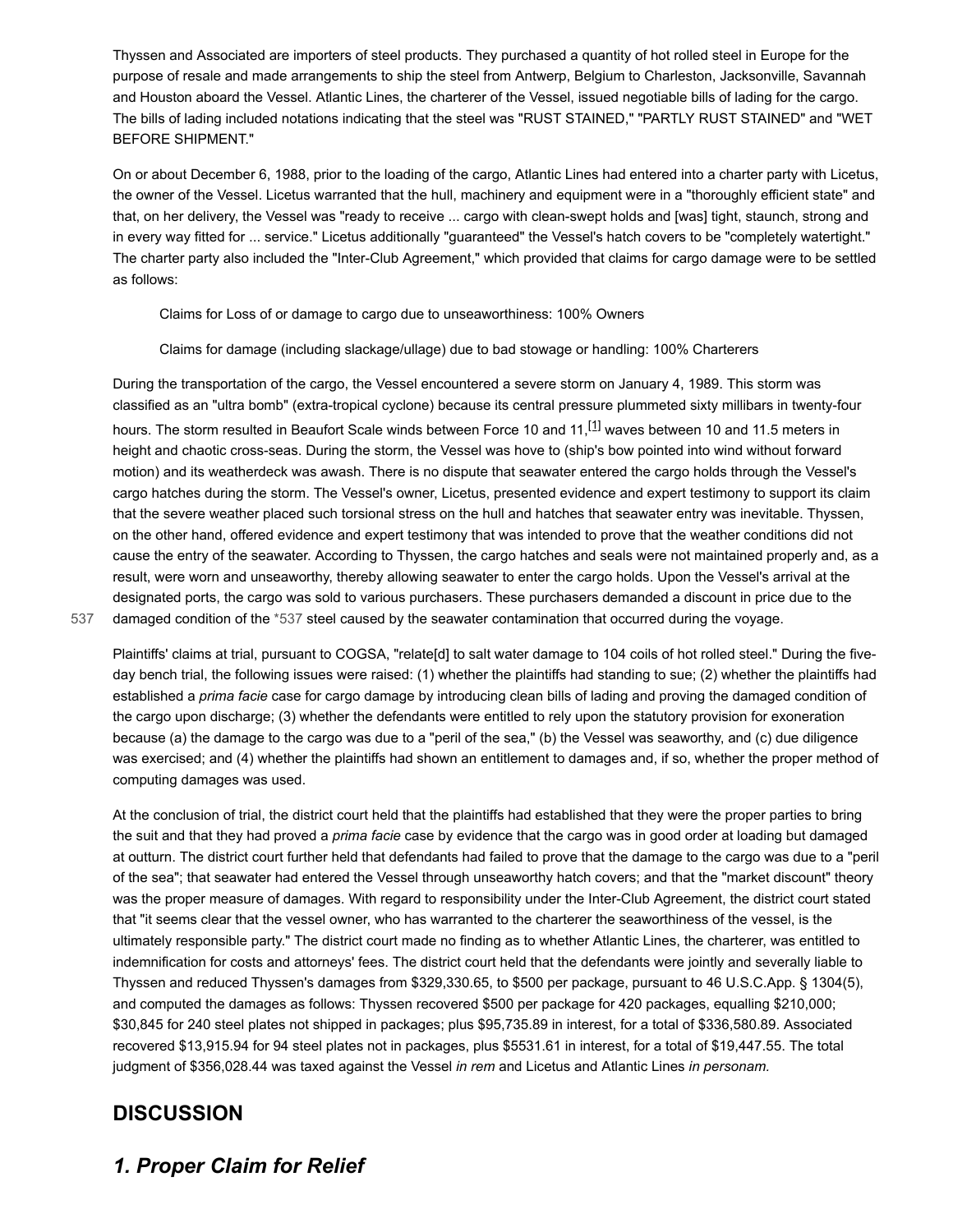Licetus first argues that Thyssen is not entitled to recover against it because Thyssen was indemnified for its loss by Thyssen Stahlunion Gmbh ("Stahlunion"), the supplier. The steel in this case was purchased by Thyssen from Stahlunion C.I.F. United States ports of destination, which obligated Stahlunion to purchase insurance on behalf of Thyssen. Following the discounted sale of the steel by Thyssen to the purchasers, Stahlunion paid Thyssen in full for its claimed losses. Stahlunion subsequently was indemnified by La Fondiaria Assicurazioni, its underwriter.<sup>[\[2\]](#page-6-2)</sup> Licetus and the Vessel contend that they are only liable to Thyssen but, since Thyssen was paid by Stahlunion, Thyssen is not entitled to recover from them. We disagree.

The fact that Thyssen has received payment for the damage from another source does not mean that it cannot seek recovery from Licetus and the Vessel. In *[Texport Oil Co. v. M/V Amolyntos,](https://scholar.google.com/scholar_case?case=10423737498540404801&q=93-7682&hl=en&as_sdt=6,31)* 11 F.3d 361, 367 (2d Cir.1993), we recently held that the "collateral source" doctrine applies to COGSA actions and a tortfeasor is not entitled to use a plaintiff's settlement with collateral sources of payment to avoid liability for damages. Under this doctrine,

<span id="page-3-1"></span><span id="page-3-0"></span>[t]he question is not whether a windfall is to be conferred, but rather who shall receive the benefit of a windfall which already exists. As between the injured person and the tortfeasor, the former's claim is the better. This may permit a double recovery, but it does not impose a double [\\*538](#page-3-0) burden. The tortfeasor bears only the single burden for his wrong.

[538](#page-3-0)

*[Gypsum Carrier, Inc. v. Handelsman,](https://scholar.google.com/scholar_case?case=6631078374520374300&q=93-7682&hl=en&as_sdt=6,31)* 307 F.2d 525, 534 (9th Cir.1962); *see* Restatement (Second) of Torts § 920A(2) (1979).

Applying the collateral source doctrine to the facts of this case, it is apparent that Thyssen, rather than Licetus and the Vessel, is entitled to any "windfall" under the contracts it entered into and that it is entitled to recover from both the Vessel and Licetus. The Vessel and Licetus are liable only for the damage that they caused, and Thyssen is entitled to receive the benefit of its bargain with Stahlunion.

#### *2. Liability*

#### *A. Prima Facie Case*

To establish a *prima facie* case for damages under COGSA, Thyssen must demonstrate that the steel was damaged while in the custody of the Vessel. *Caemint Food, Inc. v. Brasileiro,* [647 F.2d 347, 351-52 \(2d Cir.1981\);](https://scholar.google.com/scholar_case?case=1099849946157781427&q=93-7682&hl=en&as_sdt=6,31) *In re Tecomar S.A.,* 765 [F.Supp. 1150, 1173 \(S.D.N.Y.1991\). Thyssen can meet this burden by proving that it delivered the steel in good condition t](https://scholar.google.com/scholar_case?case=1657466963377771925&q=93-7682&hl=en&as_sdt=6,31)o [the Vessel and that the steel was in a damaged condition at outturn.](https://scholar.google.com/scholar_case?case=18210242433492907534&q=93-7682&hl=en&as_sdt=6,31) *See, e.g., Nissho-Iwai Co. v. M/T Stolt Lion,* 719 F.2d 34, 38 (2d Cir.1983); *[Westway Coffee Corp. v. M.V. Netuno,](https://scholar.google.com/scholar_case?case=5893027485375280312&q=93-7682&hl=en&as_sdt=6,31)* 675 F.2d 30, 32 (2d Cir.1982). Here, it is uncontroverted that seawater entered the holds of the Vessel during the voyage and that the steel arrived at the ports of destination in damaged condition. The only issue in dispute is whether Thyssen proved that the steel was delivered to the Vessel in good condition prior to the Vessel's departure from Antwerp.

[It is well settled that a clean bill of lading ordinarily is prima facie evidence of delivery in good condition.](https://scholar.google.com/scholar_case?case=16204159919541508815&q=93-7682&hl=en&as_sdt=6,31) *See Spencer Kellogg, Div. of Textron, Inc. v. S.S. Mormacsea,* 703 F.2d 44, 46 (2d Cir.1983); *Caemint Food,* [647 F.2d at 352](https://scholar.google.com/scholar_case?case=1099849946157781427&q=93-7682&hl=en&as_sdt=6,31). Licetus and the Vessel contend, however, that the bills of lading here cannot support the plaintiffs' *prima facie* showing since they included the notations, "RUST STAINED," "PARTLY RUST STAINED" and "WET BEFORE SHIPMENT." They argue that these notations contradict the district court's finding that the steel was in good condition. We disagree.

<span id="page-3-2"></span>There was ample evidence that the steel was in good condition when delivered. The deposition testimony of Captain Tijan, an Antwerp surveyor, and the trial testimony of Franz Ernst, a freight forwarder specializing in steel products at Antwerp for four years, which the district court found credible, demonstrated that the clauses on the bills of lading indicate steel of good condition. Ernst testified that the Port of Antwerp had used these standardized notations for approximately thirty years to refer to nondamaging, atmospheric rust that does not affect the value of steel. Tijan testified that steel is considered to be in "prime" condition when the bills of lading include these standardized notations. The record is devoid of any evidence that controverts Thyssen's claim that the notations on the bills of lading indicate anything other than the sound condition of the steel upon loading.<sup>[\[3\]](#page-6-3)</sup> Since the bills of lading indicate that the steel was in good condition prior to the voyage, and it is uncontroverted that the steel was in a damaged condition at outturn, the plaintiffs have established their *prima facie* right to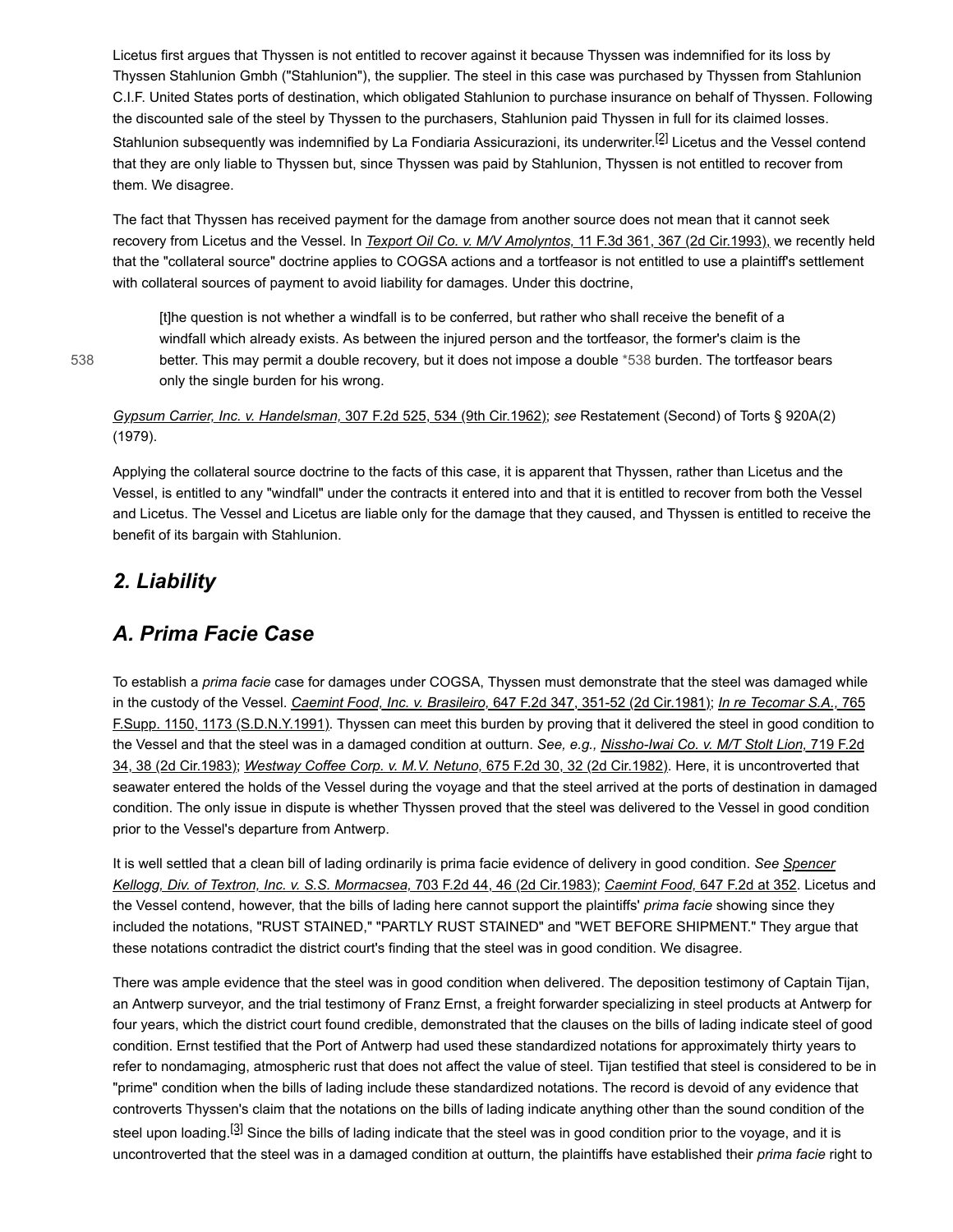recover for damages. *See Couthino, Caro & Co. v. M/V Sava,* [849 F.2d 166, 168, 172 \(5th Cir. 1988\)](https://scholar.google.com/scholar_case?case=3465292153980730809&q=93-7682&hl=en&as_sdt=6,31) (finding that steel was in good condition upon delivery to carrier was not precluded by exceptions noting rust in bills of lading for cold rolled steel).

### *B. Peril of the Sea*

[539](#page-4-0)

Once the plaintiffs established a *prima facie* case, the burden shifted to Licetus and the Vessel to prove that they should not be held liable because the seawater damage was due to one of the causes set forth in 46 U.S.C.App. § 1304(2). *See, e.g., [M. Golodetz Export Corp. v. S/S Lake Anja,](https://scholar.google.com/scholar_case?case=11291580640740072713&q=93-7682&hl=en&as_sdt=6,31)* 751 F.2d 1103, 1110 (2d Cir.), *cert. denied,* [471 U.S.](https://scholar.google.com/scholar_case?about=9604541005820536208&q=93-7682&hl=en&as_sdt=6,31) [\\*539](#page-4-0) 1117, 105 S.Ct. 2361,

<span id="page-4-0"></span>[86 L.Ed.2d 261 \(1985\). Interposing the affirmative defense of peril of the sea, Licetus and the Vessel specifically contend](https://scholar.google.com/scholar_case?about=9604541005820536208&q=93-7682&hl=en&as_sdt=6,31) that they are entitled to exoneration from liability pursuant to section 1304(2)(c). That section provides that "[n]either the carrier nor the ship shall be liable for loss or damage arising or resulting from ... [p]erils, dangers, and accidents of the sea or other navigable waters." 46 U.S.C.App. § 1304(2)(c).

A peril of the sea occurs when conditions "`are of an extraordinary nature or arise from irresistible force or overwhelming [power, and which cannot be guarded against by the ordinary exertions of human skill and prudence.'"](https://scholar.google.com/scholar_case?case=13384613580112839724&q=93-7682&hl=en&as_sdt=6,31) *J. Gerber & Co. v. S.S. Sabine Howaldt,* 437 F.2d 580, 588 (2d Cir. 1971) (quoting *The Giulia,* [218 F. 744, 746 \(2d Cir.1914\)\)](https://scholar.google.com/scholar_case?about=1317538098735986891&q=93-7682&hl=en&as_sdt=6,31). The determination of whether given conditions constitute a peril of the sea is wholly dependent on the facts of each case and is not amenable to a general standard. *[See](https://scholar.google.com/scholar_case?case=1894479524722028670&q=93-7682&hl=en&as_sdt=6,31) [Duche v. Thomas & John Brocklebank, Ltd.,](https://scholar.google.com/scholar_case?case=7260080182223234309&q=93-7682&hl=en&as_sdt=6,31)* 40 F.2d 418, 420 (2d Cir.1930); *Kane Int'l Corp. v. MV Hellenic Wave,* 468 F.Supp. 1282, 1283 (S.D.N.Y.), *aff'd,* [614 F.2d 1287, 1288, 1290 \(2d Cir.1979\).](https://scholar.google.com/scholar_case?about=3033703849243708916&q=93-7682&hl=en&as_sdt=6,31) Relevant factors that should guide a court's determination include wind strength, the nature and extent of damage to the ship and the extent of cross-seas. *[Sabine Howaldt,](https://scholar.google.com/scholar_case?case=13384613580112839724&q=93-7682&hl=en&as_sdt=6,31)* 437 F.2d at 596. Courts also must be cognizant that their ultimate conclusions should turn on whether the weather conditions were foreseeable, given the location and time of the year. *Id; Tecomar, S.A.,* [765 F.Supp. at 1175.](https://scholar.google.com/scholar_case?case=1657466963377771925&q=93-7682&hl=en&as_sdt=6,31) We review *de novo* the district court's conclusion that Licetus and the Vessel failed to prove that there was a peril of the sea. *See [Sabine Howaldt,](https://scholar.google.com/scholar_case?case=13384613580112839724&q=93-7682&hl=en&as_sdt=6,31)* 437 F.2d at 594; *[R.T. Jones Lumber Co. v. Roen S.S. Co.,](https://scholar.google.com/scholar_case?case=14250678413969429643&q=93-7682&hl=en&as_sdt=6,31)* 270 F.2d 456, 458 (2d Cir.1959).

<span id="page-4-2"></span>The Vessel's peril of the sea defense is premised on the fact that the storm encountered on January 4, 1989 was unique because of the winds and cross-seas created by the rapid decrease in pressure incident to the storm. We cannot agree, however, that the weather conditions created by this storm constituted a peril of the sea. The Vessel's bridge log book, which the district court relied upon, recorded Beaufort Scale winds that did not exceed a level of 10-11 on January 4, 1989. <sup>[\[4\]](#page-6-4)</sup> Expert testimony at trial indicated that there were significant wave heights of between 10 and 11.5 meters. We find nothing of an extraordinary nature, nor do we find irresistible force or overwhelming power in these conditions. Indeed, the testimony of the meteorological expert witnesses for both sides revealed that, for the most part, the weather conditions experienced by the Vessel were not unusual in the North Atlantic in the wintertime. *Cf. Tecomar S.A.,* [765 F.Supp. at 1176](https://scholar.google.com/scholar_case?case=1657466963377771925&q=93-7682&hl=en&as_sdt=6,31) (North Atlantic waters are widely regarded as a hostile environment during the winter months); *Kane Int'l Corp.,* 468 F.Supp. [at 1285 \(same\). Dr. Austin Dooley, the defendants' expert, testified that Force 11 winds and significant wave heights of 10 to](https://scholar.google.com/scholar_case?case=1894479524722028670&q=93-7682&hl=en&as_sdt=6,31) 11.5 meters were foreseeable. Similarly, the plaintiffs' expert, Robert Raguso, testified that the weather conditions encountered by the Vessel were foreseeable. Although the Vessel experienced strong cross-seas, perhaps stronger than usual, due to the decrease in pressure attributable to the ultra bomb of January 4, both experts indicated that cross-seas generally could have been expected.<sup>[\[5\]](#page-6-5)</sup> Moreover, the district court also found that "the [V]essel took waves over the hatch covers throughout the voyage, suffered strong rolling and was hove to in the winds of only 6, 7, 8 and 9 of the Beaufort Scale." Given that severe storms occur on a regular basis in the North Atlantic and that the winds, waves and cross-seas experienced by the Vessel were to be expected, we conclude that the Vessel has not proven that it is entitled to exoneration based on a peril of the sea.

#### <span id="page-4-3"></span>*3. Damages*

### <span id="page-4-1"></span>*A. Measure of Damages*

Licetus and the Vessel argue that, with regard to the Jacksonville and [\\*540](#page-4-1) Charleston cargo, the district court erred in [calculating Thyssen's damages under the market discount theory instead of the remediation rule of](https://scholar.google.com/scholar_case?case=7866245408460527460&q=93-7682&hl=en&as_sdt=6,31) *Weirton Steel Co. v. Isbrandtsen-Moller Co.,* 126 F.2d 593 (2d Cir.1942). We review the district court's choice of a measure of damages for abuse of discretion. *[Kanematsu-Gosho Ltd. v. M/T Messiniaki Aigli,](https://scholar.google.com/scholar_case?case=87160709252466084&q=93-7682&hl=en&as_sdt=6,31)* 814 F.2d 115, 119 (2d Cir.1987). [540](#page-4-1)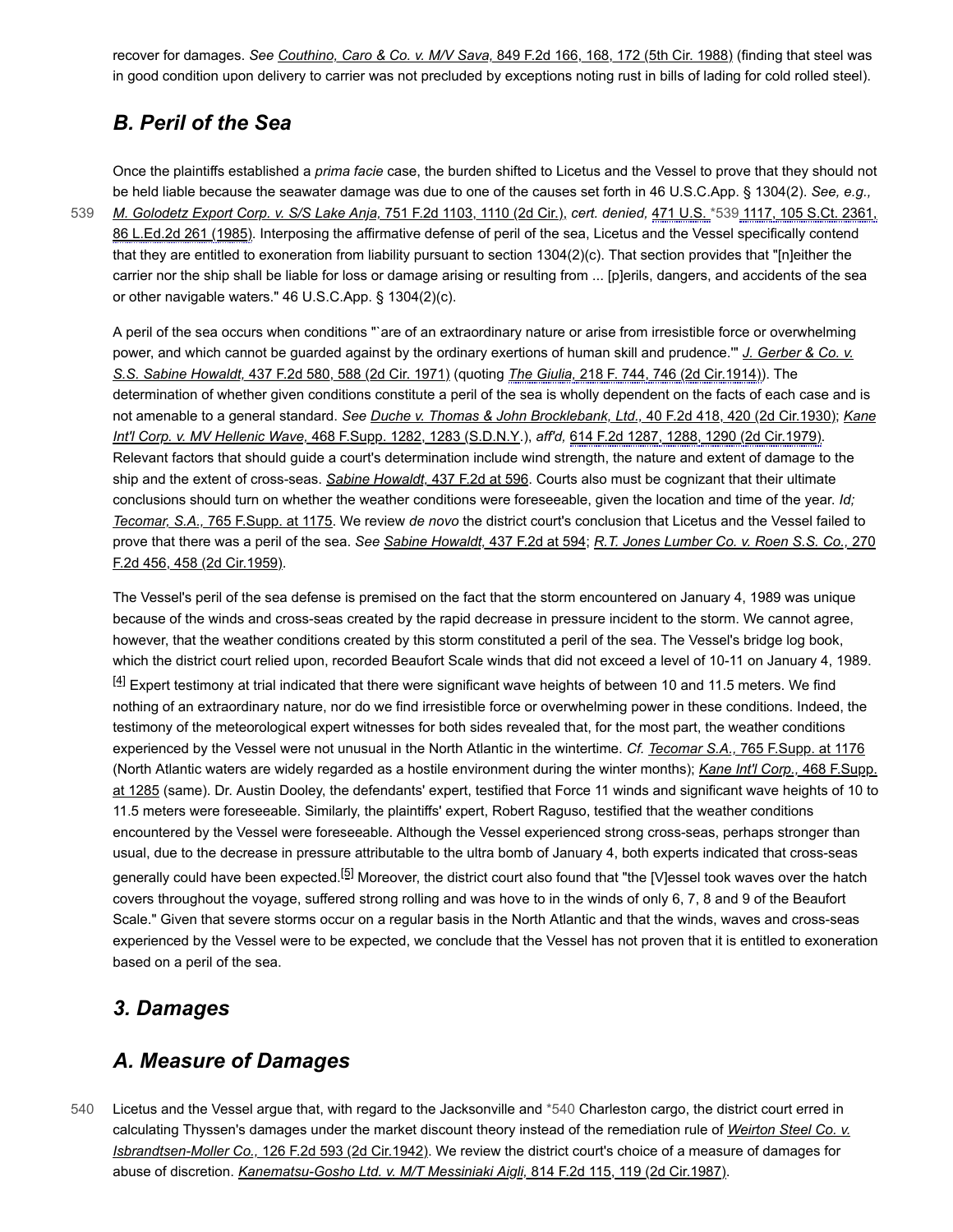Under COGSA, a carrier is not liable for more than the amount of damage actually sustained. 46 U.S.C.App. § 1304(5); *see Internatio, Inc, v. M.S. Taimyr,* [602 F.2d 49, 50 \(2d Cir.1979\).](https://scholar.google.com/scholar_case?case=137647966356976466&q=93-7682&hl=en&as_sdt=6,31) "Generally, the measure of damages is the difference between the fair market value of the goods at their destination in the condition in which they should have arrived and the fair market value in the condition in which they actually did arrive." *[Kanematsu-Gosho,](https://scholar.google.com/scholar_case?case=87160709252466084&q=93-7682&hl=en&as_sdt=6,31)* 814 F.2d at 118. Nevertheless, the market discount theory is not the exclusive measure of damages and need not be applied if "circumstances suggest a more appropriate alternative." *Texport Oil,* [11 F.3d at 365;](https://scholar.google.com/scholar_case?case=10423737498540404801&q=93-7682&hl=en&as_sdt=6,31) *see [Kanematsu-Gosho,](https://scholar.google.com/scholar_case?case=87160709252466084&q=93-7682&hl=en&as_sdt=6,31)* 814 F.2d at 118-19.

In applying an alternative measure of damages in *Weirton Steel,* this Court stated that the remediation costs incurred represented the proper measure of damages under the circumstances of that case. There, the shipper-consignee did not immediately resell the damaged cargo, consisting of tin plates, but instead reconditioned the tin plates and manufactured them into oil cans. The consignee then sold its oil in the reconditioned cans. However, in the subsequent action for damages, it never was clearly established whether the consignee sold oil in the reconditioned cans at a discount from oil sold in the tin cans that had not been damaged. In light of these facts, we held that only the costs of reconditioning were appropriate damages. [126 F.2d at 595;](https://scholar.google.com/scholar_case?case=7866245408460527460&q=93-7682&hl=en&as_sdt=6,31) *see Texport Oil,* [11 F.3d at 365](https://scholar.google.com/scholar_case?case=10423737498540404801&q=93-7682&hl=en&as_sdt=6,31) (remediation measure of damages appropriate since owner sold gasoline cargo at full market price and cost incurred in blending gasoline to ameliorate damage was most accurate measure of damages).

In this case, however, there simply was no occasion for the district court to apply the measure of damages that we applied in *Weirton Steel* and *Texport Oil.* Thyssen did not recondition the steel and resell it at the market rate; instead, after its surveyors appraised the damaged cargo, Thyssen sold the steel to its Charleston and Jacksonville customers at a discount. Therefore, the market discount test clearly was the appropriate measure of damages. *See Thyssen, Inc. v. S.S. Fortune Star,* [777 F.2d 57, 61-62 \(2d Cir.1985\) \(applying market discount measure of damages to resale of steel pipe by consign](https://scholar.google.com/scholar_case?case=3291446403310765902&q=93-7682&hl=en&as_sdt=6,31)ee at discount without reconditioning).

# *B. COGSA Package Limitation*

Thyssen cross-appeals from the judgment entered in its favor, claiming that the judgment should be modified to hold each defendant severally liable up to the full package limitation of COGSA, 46 U.S.C.App. § 1304(5), thereby allowing Thyssen to recover its full damages. Section 1304(5) provides, inter alia, that "[n]either the carrier nor the ship shall in any event be or become liable for any loss or damage to or in connection with the transportation of goods in an amount exceeding \$500 per package." The district court applied the package limitation to the 104 coils unloaded in Charleston, 20 coils unloaded in Houston and 296 bundles unloaded in Jacksonville, thereby reducing Thyssen's recovery of damages from \$329,330.65 to \$240,845.00.<sup>[\[6\]](#page-6-6)</sup>

<span id="page-5-1"></span>In support of its contention, Thyssen argues that the disjunctive language of section 1304(5) means that the COGSA package limitation is designed to protect the carrier and vessel separately and does not limit a plaintiff's recovery *in toto* where more than one defendant is liable for the loss. We disagree. Section 1304(5) establishes that a plaintiff is entitled to a single recovery not to exceed the equivalent of \$500 per package. Were we to adopt the interpretation proposed by Thyssen, plaintiffs effectively could "sidestep" COGSA's limitation of the amount of damages that a plaintiff is entitled to

<span id="page-5-0"></span>recover [\\*541](#page-5-0) when multiple defendants are subject to liability. *See Secrest Mach, Corp. v. S.S. Tiber,* 450 F.2d 285, 286-87 [\(5th Cir.1971\) \(per curiam\) \(rejecting request for separate package limitation recovery from each defendant as inconsistent](https://scholar.google.com/scholar_case?case=17244542088065704759&q=93-7682&hl=en&as_sdt=6,31) with the bill of lading). [541](#page-5-0)

In this case, the damages awarded by the district court, subject to the package limitation of section 1304(5), represent the only recovery to which Thyssen is entitled. If Thyssen desired to protect its interest in the cargo beyond the package limitation amount, it ought to have contracted for that right. *See* 46 U.S.C.App. § 1304(5) ("By agreement between the carrier, master, or agent of the carrier, and the shipper another maximum amount than that mentioned in this paragraph may be fixed...."); *[General Elec. Co. v. M.V. Nedlloyd,](https://scholar.google.com/scholar_case?case=1990421020340797712&q=93-7682&hl=en&as_sdt=6,31)* 817 F.2d 1022, 1029 (2d Cir.1987) (shipper entitled to contract for higher value of cargo), *cert. denied,* [484 U.S. 1011, 108 S.Ct. 710, 98 L.Ed.2d 661 \(1988\)](https://scholar.google.com/scholar_case?about=18408329838263982453&q=93-7682&hl=en&as_sdt=6,31). Accordingly, the district court properly applied the package limitation.

# *4. Cost and Attorneys' Fees*